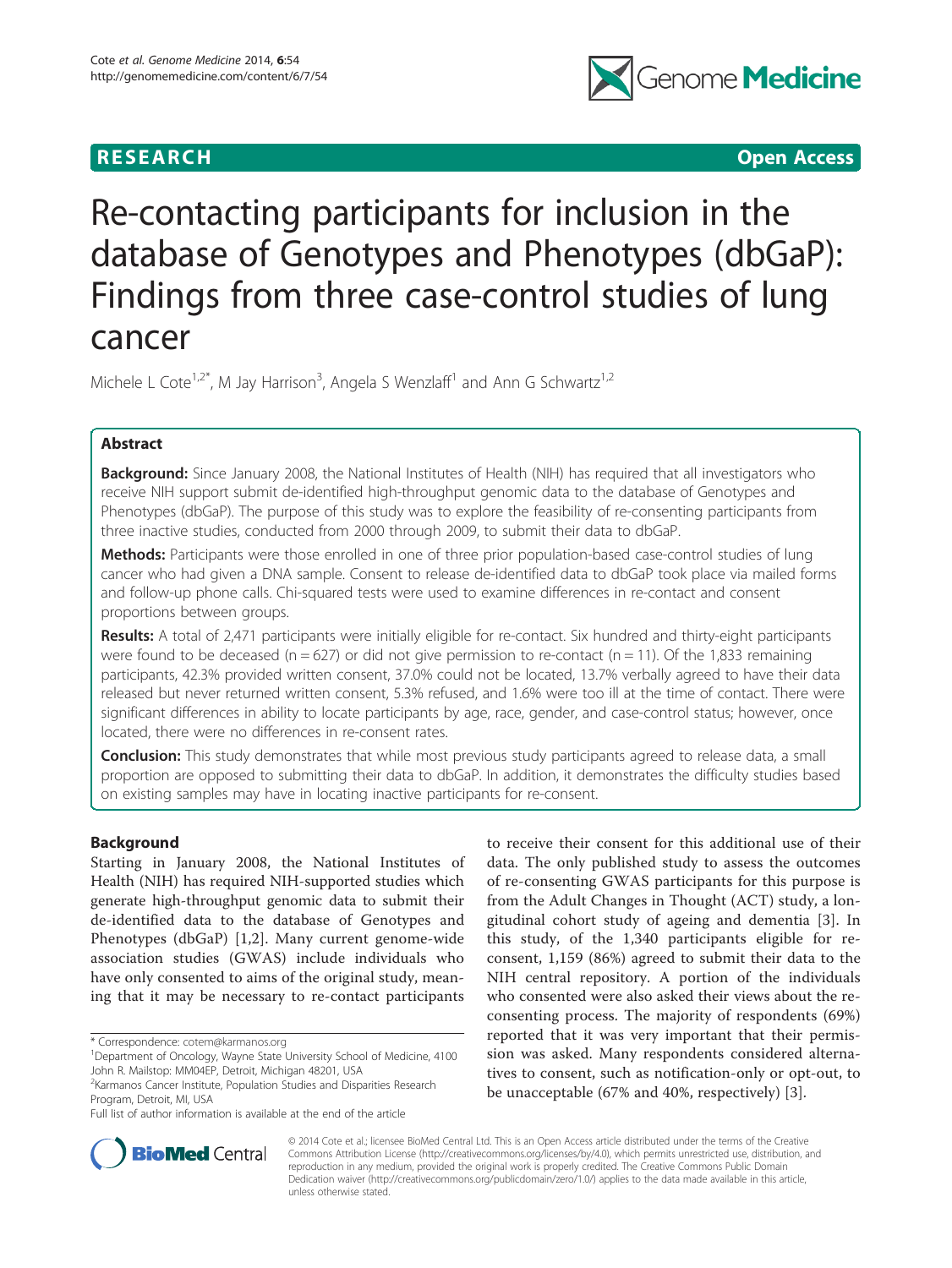Unlike the ACT study which maintained active relationships with participants during the time of their re-consent, this current study examined the success of re-consenting subjects who have had little or no contact with research investigators for up to 10 years. The original aims of the three case-control studies included in this analysis were to identify candidate genes or regions associated with lung cancer. Similar to the ACT study, all three studies drafted their original consent forms prior to the NIH mandate that genomic research with NIH support be sent to the dbGaP. Here, we explored re-consent feasibility and the willingness of study participants to submit their genomic data to dbGaP.

# Methods

Subjects were enrolled in one of three prior Wayne State University case-control studies: (1) the Family History study (FHS), which focused on individuals aged less than 50 years at lung cancer diagnosis; (2) the Women's Epidemiology of Lung Diseases (WELD) study, which enrolled women with adenocarcinoma of the lung; and (3) the Exploring Health, Ancestry, and Lung Epidemiology (EX-HALE) study, a study of African Americans with lung cancer [\[4](#page-4-0)]. These studies all received full board review and approval from the Wayne State University Institutional Review Board. All cases were identified through the Metropolitan Detroit Cancer Surveillance System (MDCSS), a part of the Surveillance, Epidemiology and End Results (SEER) program. Controls in the metropolitan Detroit area were identified through random digit dialing (FHS and WELD) or were volunteers (EX-HALE). All controls were frequency matched to cases by 5-year age group, sex, and self-reported race. We attempted to re-consent participants who had given a blood sample in the original study to allow future GWAS data to be submitted to an NIH central repository, dbGaP. Eligible participants were those who were not known to be deceased at the start of the re-consent process and those who had indicated permission to be re-contacted on their original consent form. The process of consenting eligible participants started in February 2010. Data collected before 24 March 2011 were included in this analysis.

### Original study details

The FHS had DNA available for 141 cases and 250 controls from 15 September 1990 to 30 September 2003. Cases were defined as those aged less than 50 years (mean age, 42.1 years) with a primary neoplasm of the lung or bronchus. There were an equal number of men and women, and 73.4% ( $n = 287$ ) of the study population self-identified as white and  $22.0\%$  (n = 86) as African American, with  $4.6\%$  (n = 18) identifying as other races.

The WELD study recruited 530 cases and 529 controls who provided a DNA sample. Cases were defined as

women (age range, 18-74 years) diagnosed with primary non-small cell lung cancer (NSCLC) between November 2001 and October 2005. The racial make-up of the sample population was 76.7% (n = 812) white, 21.2% (n = 224) African American, and  $2.2\%$  (n = 23) other races.

The EXHALE study recruited 464 African American cases and 557 African American controls prior to revising the consent form to allow for dbGaP submission at the time of the initial consent. Cases diagnosed with lung cancer of any histology from 1 November 2005 to 31 October 2009 were eligible for the study. The study population was 47.0% men and 53.0% women.

### Re-consenting process: mail

The names and social security numbers (when available) of all subjects were linked to the MDCSS to identify deceased individuals. Current addresses and telephone numbers of participants who were not thought to be deceased were obtained from MDCSS records, or through Lexus Nexis, which provides a search engine to identify past and current residential addresses and telephone numbers based on applications to credit agencies. Those eligible for re-contact (that is, not known to be deceased and allowing future contact) were mailed an introductory letter reminding the subject of their previous study participation and outlining the request for additional consent to release their data to dbGaP. The packet also contained two copies of the new consent form and a postage paid envelope, with the request to mail back the signed consent form indicating whether they would agree to release their data. The four-page consent form described the study procedures as follows: 'Allow us to submit both genetic and risk factor information (age, gender, tobacco exposure, health status, etc.) to the NIH central data repository. These data will not include your name, address, phone number or any other usual identifiers.'

### Re-consenting process: telephone follow-up

If the consent form was not returned after 1 month, an interviewer followed up with a telephone call. The interviewer tried the telephone number at various times during morning, afternoon and evening hours during the week and on Saturdays for 2 to 3 months. If the provided phone numbers were incorrect or disconnected, alternate phone numbers were tried, if available. Consent letters identified by the participant as lost, thrown away, or never received were resent to a confirmed address. Four interviewers conducted the participant phone calls and were the same interviewers who had conducted most of the participant interviews during the original studies. An effort was made to match participants to their original study interviewer. Upon reaching a participant on the phone, the interviewers summarized the introductory letter, asked the participant if they had received the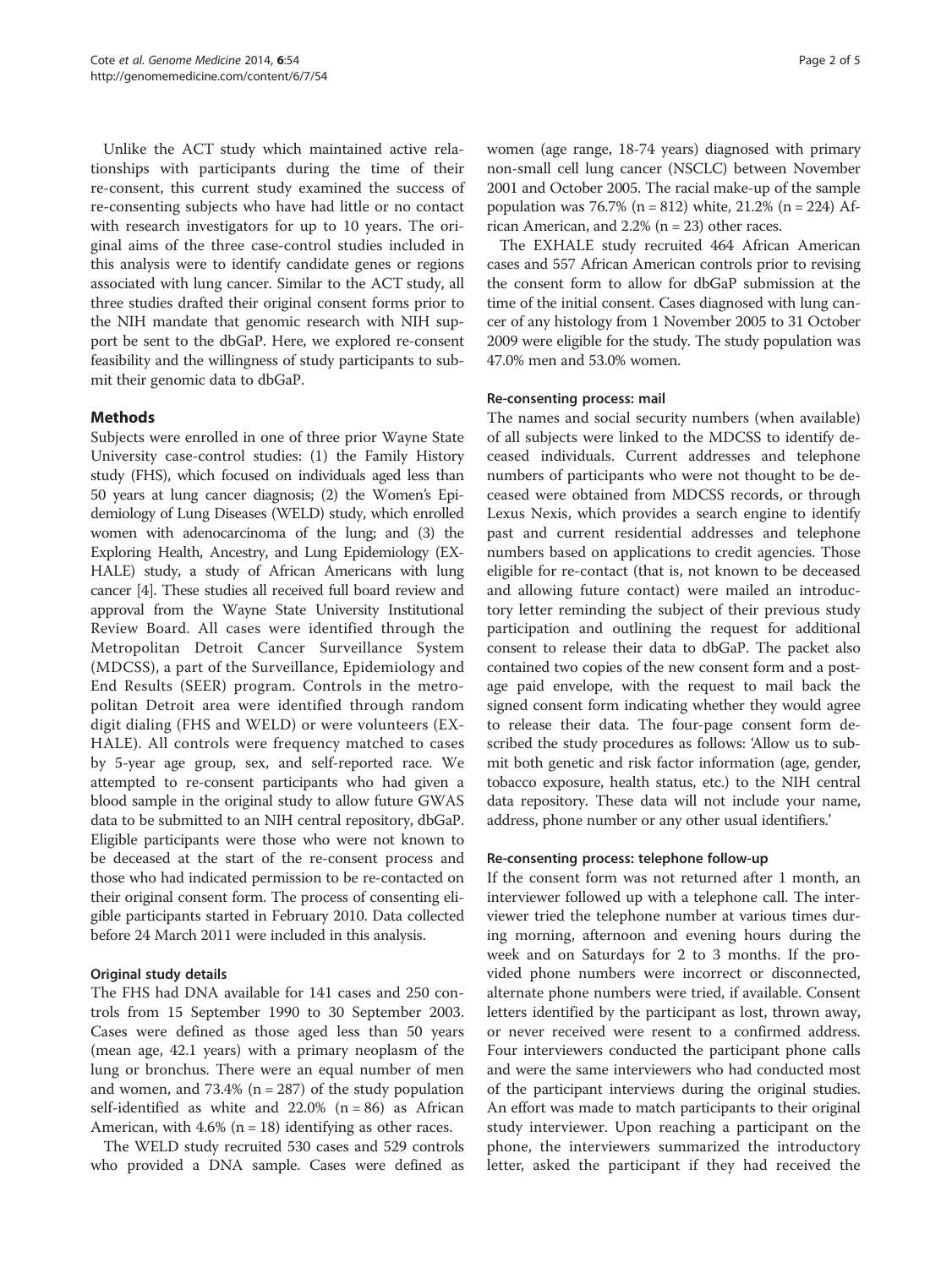letter, explained the consent process, and asked about plans to mail the letter back. Interviewers logged the calls made to each participant. For the analyses of the number of phone calls, letters sent to each participant and detailed dialog with the participant, a randomized sample of 105 call logs, 35 from each study, were used.

The participant's re-consent results included: the date the re-consent letter was sent, the date the re-consent form was returned, the decision to participate (yes or no), as well as the reasons a consent form was not returned (invalid address, invalid phone number, both, and so on). A limited amount of demographic information (age, race, and sex) collected during the original studies was also available for each subject. Chi-squared tests were used to examine differences in re-contact and consent proportions between groups, and a  $P$  value of <0.05 was considered statistically significant. These data were analyzed using SAS version 9.2.

# Results

### Mail contact

Figure 1 describes the outcome of the re-consenting process. Of the 2,471 participants in the original studies, no attempt was made to re-consent 638 individuals ( $n =$ 627 due to death and  $n = 11$  because permission was not granted to be re-contacted). Of the 1,833 where recontacted was attempted,  $42.3\%$  (n = 775) consented to have their data submitted to dbGaP,  $37.0\%$  (n = 678) could not be located,  $13.7\%$  (n = 252) told interviewers that they planned to return the consent form in the future but never did,  $5.3\%$  (n = 98) refused, and  $1.6\%$  (n = 30) were too sick to respond. Thus, a total of 1,402 (56.7%) of the original 2,471 study participants either consented  $(n = 775)$  or were deceased  $(n = 627)$  and could have their data submitted to dbGaP.

Our success at contacting living study subjects and obtaining consent to submit data to dbGaP is shown in Table [1.](#page-3-0) We attempted to contact 1,833 living former research participants. The availability of correct contact information varied significantly by study, gender, age, race, and case or control status. Women, those aged more than 50 years at the time of the original study, whites, and cases were significantly more likely to be contacted but these variables were not associated with consent to submit data to dbGaP (Table [1\)](#page-3-0). Once contact was established, the study (*P* value = 0.76), gender (*P* value = 0.05), age (*P* value =



0.07), race (P value = 0.43), and case or control status (P value = 0.48) did not impact whether a participant was willing to consent to have their data submitted to dbGaP. Overall, 11.3% (98/871) of the former research participants who were located did not consent to release their data to dbGaP.

#### Interviewer phone calls

Of the 105 phone call logs that were sampled, 370 phone calls were made by the interviewers. An average of 3.5 phone calls were made to each participant and there were 8.6 calls made per participant consent obtained. The number of calls per consent differed with 12.6 calls made per consent in the EXHALE study; 10.1 calls per consent in the FHSIII study; and 5.5 calls made per consent in the WELD study (data not shown).

### **Discussion**

A total of 56.7% of the original 2,471 study participants either consented or were deceased and therefore will have their data submitted to dbGaP. Our local IRB allows for submission of de-identified GWAS data from deceased individuals to be shared with dbGaP. Unfortunately, we could not locate over one-third of our former study participants. Of individuals contacted, 11.2% did not want their data released. The number refusing data submission in our study was similar to those in the Adult Changes in Thought (ACT) study. This study reported that of their 1,311 participants who were re-consented,  $88.4\%$  (n = 1,159) agreed to submit their data to the NIH central repository and  $11.6\%$  (n = 152) declined [[3](#page-4-0)]. Unlike our study where all re-consenting took place through the mail or over the telephone, some  $(n = 353)$  of the re-consents in the ACT study were obtained during bi-annual face-toface encounters between investigators and participants. Of these 353 participants, 9.6% refused participation while being consented in person [\[3](#page-4-0)]. This supports findings from our study that suggest a consistent minority of participants are opposed to submitting their data, regardless of study methodologies or disease site.

While no other studies are known to have examined the re-consent process, other studies have assessed the attitudes of the public toward participation in genetic cohorts and DNA data sharing. Focus groups with participants from a genetic study of epilepsy noted that participants felt genomic information should not be publically released without explicit consent from research participants [[5](#page-4-0)]. A survey of the general U.S. adult population on their willingness to participate in a large (hypothetical) genetic cohort study in which participant DNA would be biobanked and made available to a wider scientific community reported widespread support (84%) but somewhat less agreement to participate (60%) [\[6\]](#page-4-0). Some prior studies have suggested that African Americans, women, older ages, lower income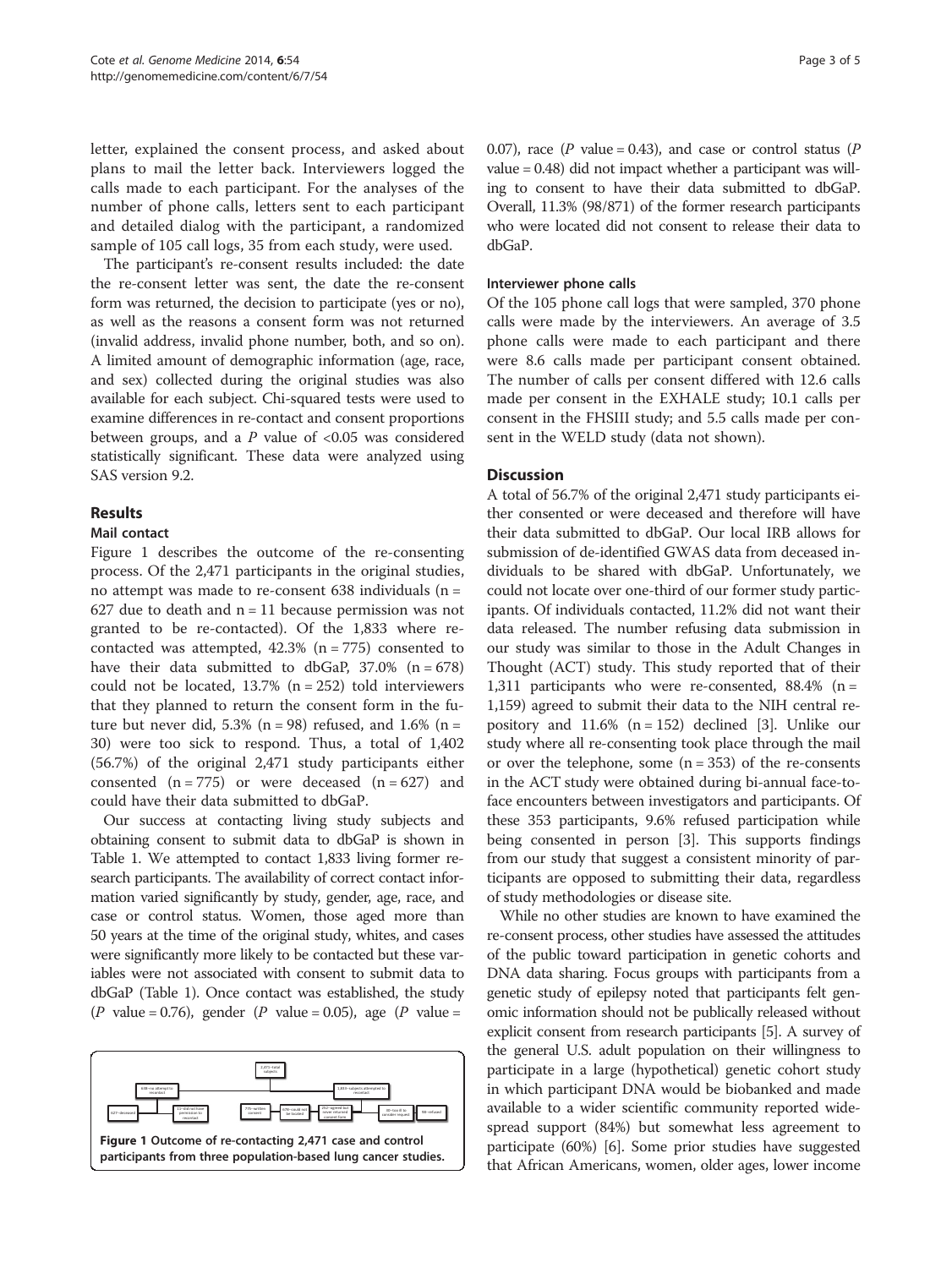|               | Contacted <sup>a</sup> (n = 1,820) |             |          | Status of consent <sup>b</sup> ( $n = 871$ ) |            |         |
|---------------|------------------------------------|-------------|----------|----------------------------------------------|------------|---------|
|               | Yes                                | No          | p-value  | Given                                        | Refused    | p-value |
| Study         |                                    |             | < 0.0001 |                                              |            | 0.76    |
| <b>FHS</b>    | 138 (48.6%)                        | 146 (51.4%) |          | 98 (90.7%)                                   | 10 (9.3%)  |         |
| WELD          | 551 (73.3%)                        | 201 (26.7%) |          | 423 (88.7%)                                  | 54 (11.3%) |         |
| <b>INHALE</b> | 456 (58.2%)                        | 328 (41.8%) |          | 252 (88.1%)                                  | 34 (11.9%) |         |
| Sex           |                                    |             | < 0.0001 |                                              |            | 0.05    |
| Male          | 238 (48.5%)                        | 253 (51.5%) |          | 122 (84.1%)                                  | 23 (15.9%) |         |
| Female        | 907 (68.3%)                        | 422 (31.7%) |          | 651 (89.7%)                                  | 75 (10.3%) |         |
| Age (years)   |                                    |             | < 0.0001 |                                              |            | 0.07    |
| $<$ 49        | 229 (51.0%)                        | 220 (49.0%) |          | 163 (92.6%)                                  | 13 (7.4%)  |         |
| $50+$         | 916 (66.8%)                        | 455 (33.2%) |          | 610 (87.8%)                                  | 85 (12.2%) |         |
| Race          |                                    |             | < 0.0001 |                                              |            | 0.43    |
| White         | 578 (72.2%)                        | 223 (27.8%) |          | 448 (89.8%)                                  | 51 (10.2%) |         |
| Black         | 550 (55.6%)                        | 439 (44.4%) |          | 312 (87.2%)                                  | 46 (12.9%) |         |
| Other         | 17 (56.7%)                         | 13 (43.3%)  |          | 13 (92.9%)                                   | $1(7.1\%)$ |         |
| Status        |                                    |             | 0.0009   |                                              |            | 0.48    |
| Case          | 362 (68.8%)                        | 164 (31.2%) |          | 248 (89.9%)                                  | 28 (10.1%) |         |
| Control       | 783 (60.5%)                        | 511 (39.5%) |          | 525 (88.2%)                                  | 70 (11.8%) |         |

## <span id="page-3-0"></span>Table 1 Living participants by re-contact status and consent

<sup>a</sup>Excludes 13 people for whom contact status was unclear/still pending.

 $^{\rm b}$ Excludes 274 people who were successfully contacted and verbally agreed but never sent back the form (n = 252), individuals who were contacted but too sick to give informed consent ( $n = 30$ ), and  $n = 2$  individuals who were deceased but had next of kin return a consent form.

individuals, and individuals with less education are less likely to participate in genetic research or to allow their samples to be banked for future study [[7-9](#page-4-0)], although these findings are not consistent [\[8](#page-4-0)]. Among individuals who responded to our re-consent request, our study did not find differences by age, race, gender, or case-control status.

The detailed call logs kept by each interviewer gave us the opportunity to qualitatively examine reasons given for not returning the re-consent form. Common themes included 'forgetting to send back the form' or misplacing/accidentally throwing the form away. One participant conveyed fears of their data being 'hacked into through computer networks' and others admitted that they generally did not feel comfortable submitting their data. These concerns are similar to those which have been previously identified [[6\]](#page-4-0). In addition, nearly half of the call logs which contained dialog indicated that the participant had forgotten that they had participated in the original study. This is not uncommon, with a recent study reporting that over one-quarter of individuals who were recruited into genomic research studies did not recall signing informed consent documents, and more than half could not recall with whom they agreed to share their data [\[10\]](#page-4-0).

Approaching research participants for additional permissions can be time-consuming and expensive [\[11\]](#page-4-0). We estimate that the overall cost of our re-consent process

would be equal to the annual salary of one full-time interviewer, which (including fringe benefits and indirect costs) is roughly \$47.60 per individual we attempted to re-contact. This is comparable to the Ludman et al. study which quoted \$50 dollars per person, and employed a similar protocol of following the initial letter with a telephone call in the case of non-response [[3](#page-4-0)]. In weighing the cost versus the benefit of the re-consent process the resources needed to replicate a study of this size must be considered. It is likely the ability to re-use these data is a much more economical approach when compared to obtaining new study participants.

At this point there is no universal consensus as to how participants in genomic research should be made aware of the potential future uses or sharing of the data generated from their biospecimens. One suggestion is to use a broad consent that allows continual research on collected samples. Essentially, broad consent describes the future deposition of genomic data into databases to allow secondary studies by other researchers, and may also include the distribution of biospecimens for additional studies [[2](#page-4-0)]. While broad consent may bypass the difficulty in recontacting participants to consent for secondary research, debate remains about participant autonomy with this approach [[2,12](#page-4-0)]. In one study, the acceptability of broad consent was almost evenly split; with 42% of individuals in a biobank preferred to be asked permission for each